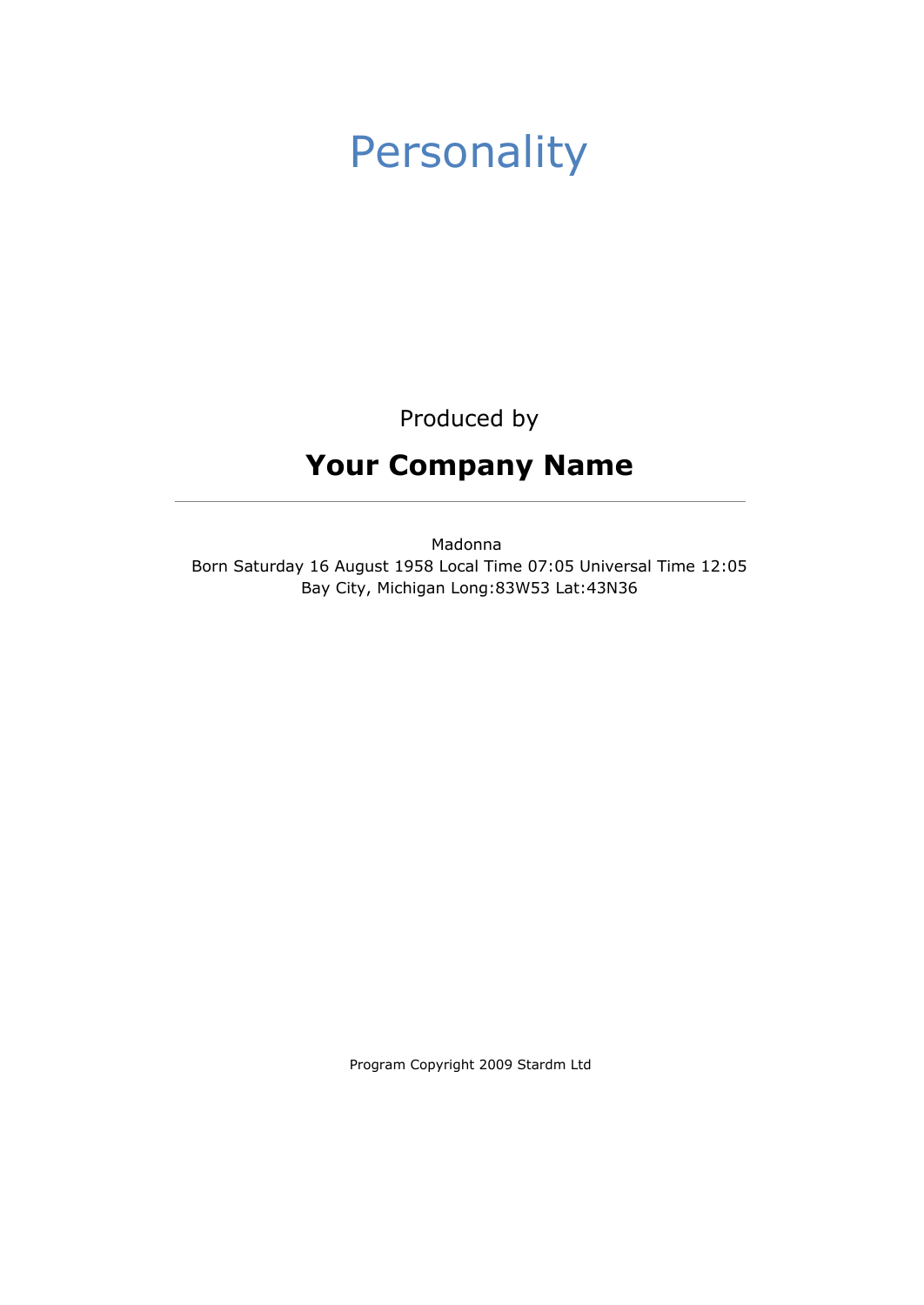

Madonna Born Saturday 16 August 1958 Local Time 07:05 Universal Time 12:05 Bay City, Michigan Long:83W53 Lat:43N36

Geocentric Tropical Placidus True Node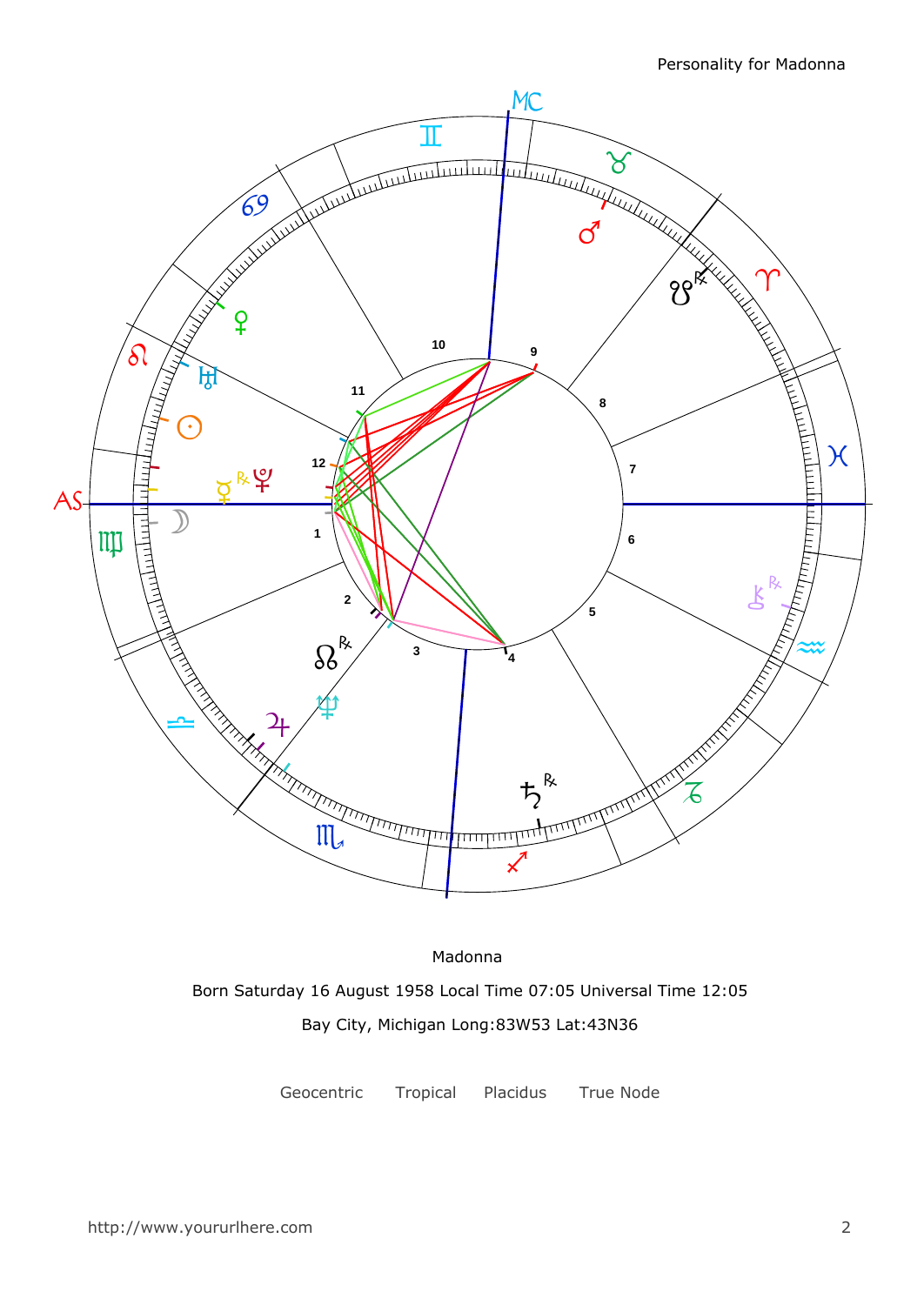| Planet/Point | Glyph                       | Sign        | Glyph                      | Position    | House           |
|--------------|-----------------------------|-------------|----------------------------|-------------|-----------------|
| Sun          | $(\,\cdot\,)$               | Leo         | $\delta l$                 | 23°06'47"   | 12th            |
| Moon         |                             | Virgo       | IIII                       | 11°32'40"   | 1st             |
| Mercury      | $\breve{\mathrm{P}}$        | Virgo       | Щ                          | 5°39'24" R  | 12th            |
| Venus        | ¥                           | Leo         | $\delta\Omega$             | 0°32'19"    | 11th            |
| Mars         | ර                           | Taurus      | ୪                          | 15°23'11"   | 9th             |
| Jupiter      | $\mathfrak{P}_{\mathsf{F}}$ | Libra       | ≏                          | 26°23'47"   | 2nd             |
| Saturn       | $\bm{\mathit{t}}$           | Sagittarius | $\boldsymbol{\mathcal{Z}}$ | 19°08'30" R | 4th             |
| Uranus       | ਮ੍ਹਿ                        | Leo         | $\delta\Omega$             | 12°41'41"   | 12th            |
| Neptune      | Ψ                           | Scorpio     | $\mathfrak{m}$             | 2°17'58"    | 3rd             |
| Pluto        | $\mathfrak{P}$              | Virgo       | ЩI                         | 1°43'09"    | 12th            |
| Ascendant    | AS                          | Virgo       | ЩI                         | 8°15'03"    |                 |
| MidHeaven    | <b>MC</b>                   | Gemini      | I                          | 3°44'51"    |                 |
| North Node   | $\Omega$                    | Libra       | ک                          | 24°02'12" R | 2 <sub>nd</sub> |
| Chiron       | 飞                           | Aquarius    | ₩                          | 19°59'22" R | 6th             |
|              |                             |             |                            |             |                 |

## Planetary Positions

## House Cusp Positions

| House          | Sign                 | Position | House | Sign          | Position |
|----------------|----------------------|----------|-------|---------------|----------|
|                | Щ                    | 08°15'   |       | Ж             | 08°15'   |
| $\overline{2}$ | $\rightleftharpoons$ | 01°29'   | 8     | $\bm{\gamma}$ | 01°29'   |
| 3              | ${\mathfrak m}$      | 00°06'   | 9     | ୪             | 00°06'   |
| 4              |                      | 03°44'   | 10    | Ш             | 03°44'   |
| 5              | 石                    | 08°57'   | 11    | 69            | 08°57'   |
| 6              | $\widetilde{\sim}$   | 10°55'   | 12    | ð١            | 10°55'   |

## Element Emphasis - Total Points

| Air | Fire | Earth | Water | Cardinal | Fixed | Mutal |
|-----|------|-------|-------|----------|-------|-------|
|     | 10   | ᅩ     |       |          |       | 16    |

## Modality Emphasis - Total Points

| Cardinal | Fixed | Mutable |
|----------|-------|---------|
|          |       | 16      |

## Planetary Weight Point System

| Sun and Moon          |               | 4 points each   Uranus, Neptune & Pluto | $\vert$ 1 point each |  |
|-----------------------|---------------|-----------------------------------------|----------------------|--|
| Mercury, Venus & Mars |               | 3 points each   Ascendant (Rising Sign) | $\vert$ 4 points     |  |
| Jupiter & Saturn      | 2 points each | Midheaven                               | 2 points             |  |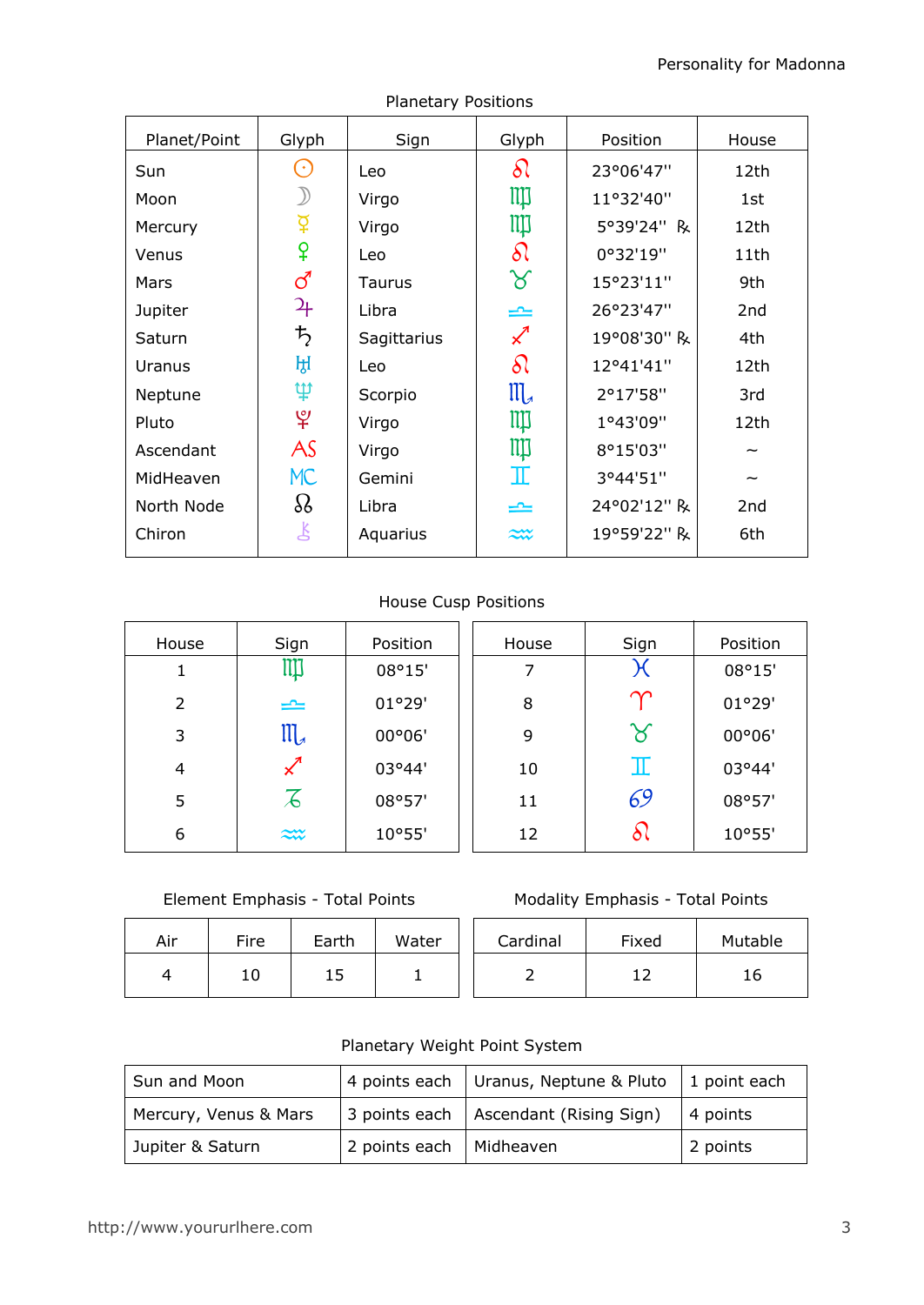

## Planetary Aspects

## Harmonious Aspects

## Challenging Aspects

| Conjunction | O      | 0°           | Semisquare     |          | 45°          |
|-------------|--------|--------------|----------------|----------|--------------|
| Semisextile |        | $30^{\circ}$ | Square         |          | $90^{\circ}$ |
| Sextile     | $\ast$ | $60^{\circ}$ | Quincunx       | ᅎ        | $150^\circ$  |
| Trine       |        | 120°         | Sesquiquadrate | 曱        | 135°         |
|             |        |              | Opposition     | $\sigma$ | $180^\circ$  |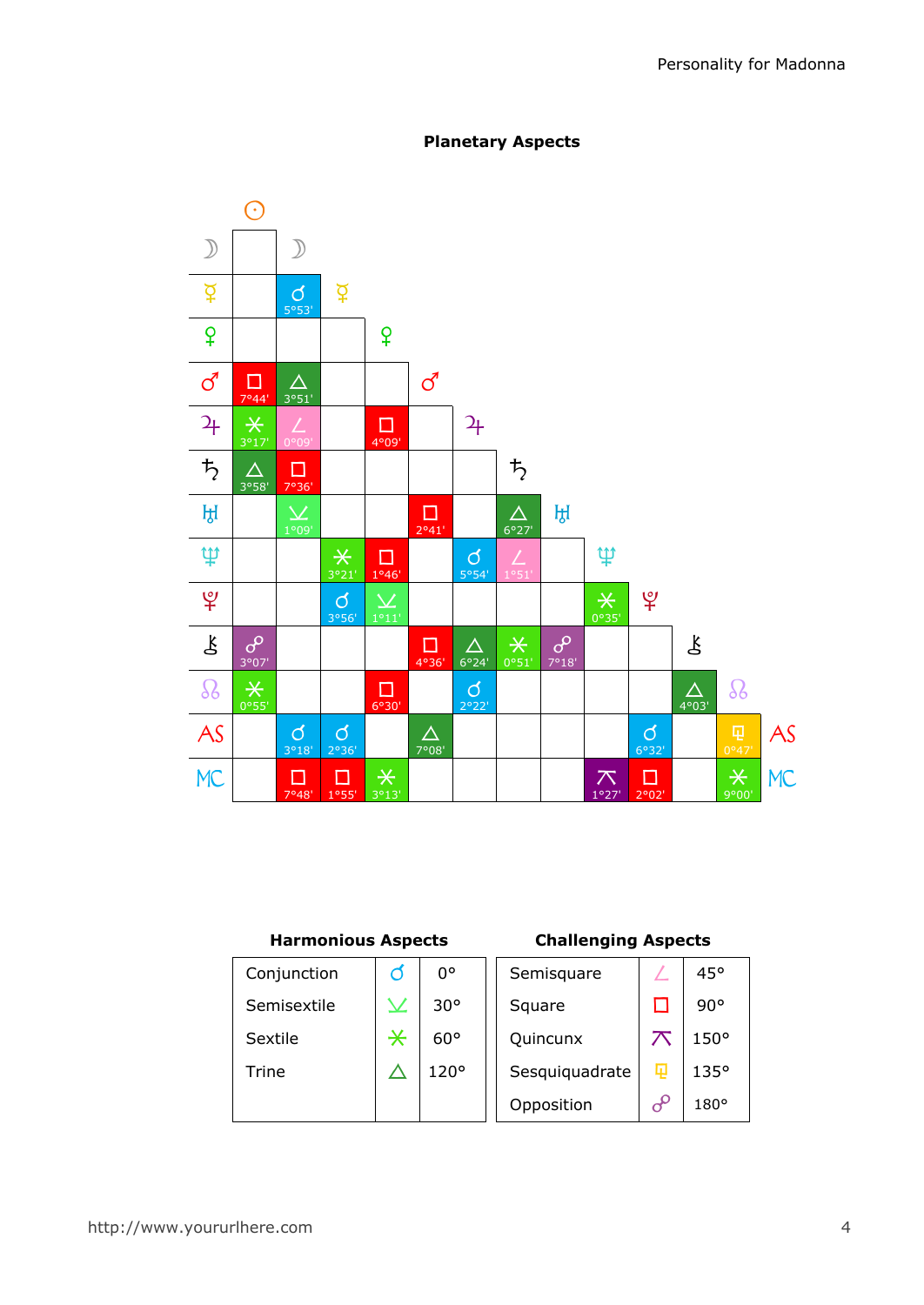## Hello Madonna,

Welcome to your Personality Profile, please check the birth details of your horoscope are correct. This report sets out to give you an assessment of your personality and character development by interpreting the different parts of your birth chart.

Your birth chart represents a map of the solar system for the exact time and place of your birth, it's a blueprint of your personality and represents a set of potentials, with the contents being added through the experiences of life.

Most people are aware of the Sun's zodiac sign that they were born under, however, it's not only the Sun sign that exerts a powerful influence over the birth chart and character. The Rising Sign, the Moon, the planets, the angles they form to each other, called 'aspects', their zodiac sign and house positions also play an important role.

As you read through this analysis, you will occasionally notice that contradictory information may be given. This is to be expected, as each individual's character is extremely complex. For example, at times we can be aggressive and confident, and at other times withdrawn and moody. And if planetary patterns seem to be repeated time and time again, that's because the analysis is focusing on a particular and very important strength or weakness within your character.

The birth chart is comprised of three basic factors.

**1.** The Planetary Aspects (angles) formed between the Sun, Moon and planets, as seen from the Earth, are represented by the lines in the centre of your chart and the intensity is indicated by the number of stars each aspect is given in the report.

2. Each planet is located in a particular Sign of the Zodiac. The symbols for each Zodiac Sign are placed around the edge of the birth chart, Aries, Taurus, Gemini, Cancer, Leo, Virgo, Libra, Scorpio, Sagittarius, Capricorn, Aquarius, and Pisces.

**3.** Each planet is also located in a particular House, numbered 1 to 12 in the birth chart.

How the planetary positions of your birth chart relate to each other are interpreted on the following pages outlining your potential development. Your birth chart, is indeed unique, although many people may have, for instance Mars in Scorpio, or Venus in Capricorn, and hence have certain traits in common, the number of ways in which the three factors of Planetary Aspects, Zodiac Signs and Houses can be combined is infinite.

The 'Aspects' are given a Star Rating from one to five to show their relative importance in the Profile. To the right of each pair of 'aspect' symbols is a group of five stars  $\star \times \star \star \star$ , the more dark stars there are the more important the connection. The keys for the planets and the other symbols and terms used are given at the back of the report.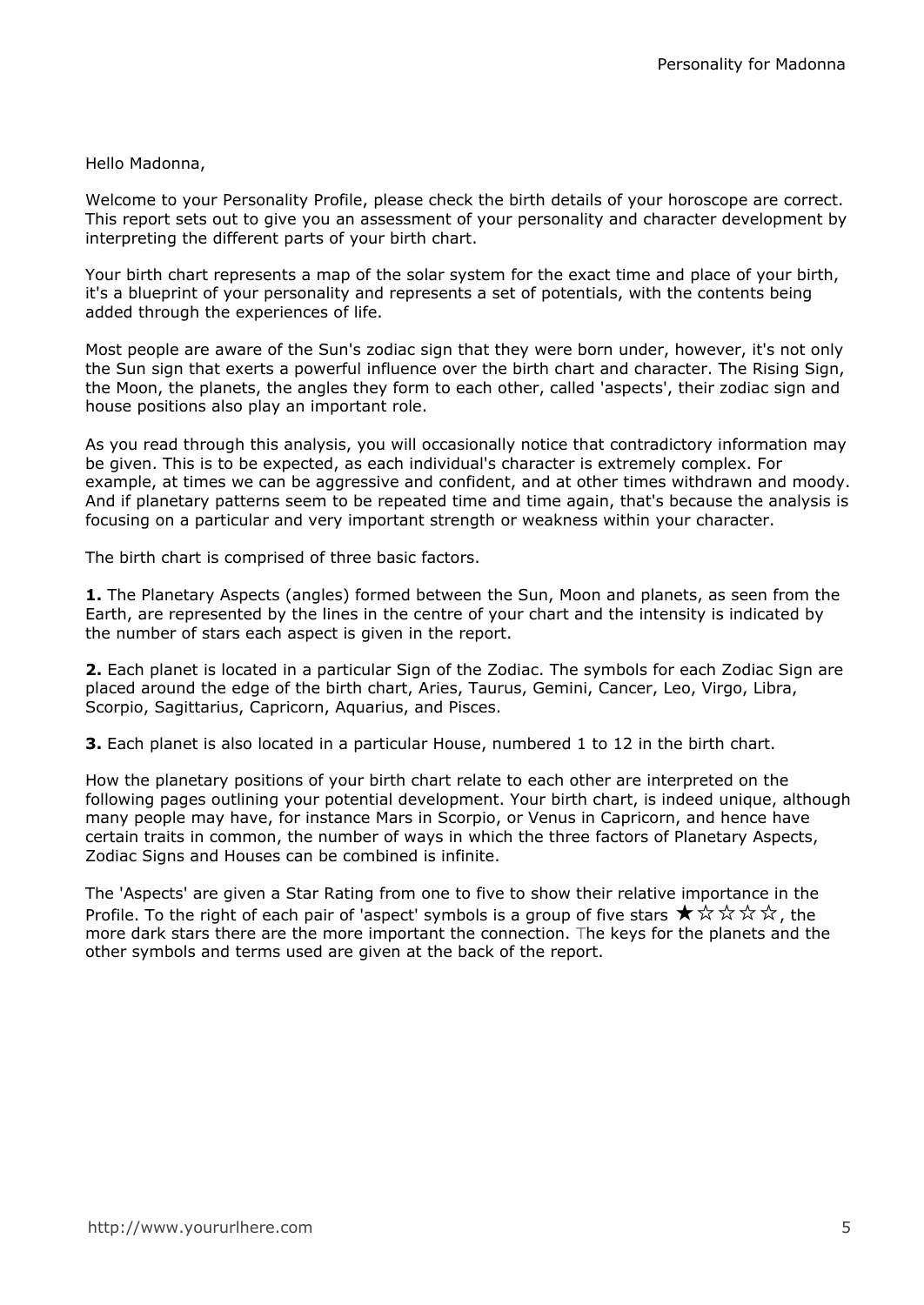#### Personality Profile Interpretation

Your birth chart shows the exact positions of the planets at your time of birth. It also tells you the sign of the Zodiac that was rising at your time of birth, known as your 'ascendant'. How the planetary positions of your birth chart relate to each other are interpreted on the following pages outlining your potential development. The interpretation begins with your overall character and temperament.

#### Madonna's character

#### Madonna's dependability

You are solid and dependable, having perseverance and staying power. You can endure situations, far longer than most, determined to see them through to the end. In fact, you often have the end in sight even before you begin. You are strongly sensual, in the sense of needing to feel the physical proof of things. That is, 'what can't be touched isn't real'. This applies equally to intellectual concepts, you like abstractions to be explained and made understandable in a logical. practical, way. When they are not, you can show your objection by becoming stubborn and uncooperative.

#### Madonna's thoughtfulness

You need to develop and maintain your powers of self-expression and perception. Not that these faculties don't function, but you tend sometimes to let them slide and therefore, your capacity for insight and awareness can become subdued and clouded.

#### Madonna's emotions

You might find it difficult at times to relate to, and appreciate, others on an emotional and instinctive level. This may also apply to your experience of your own inner life. Try to maintain a more permanent sensitivity towards your own and others feelings.

#### Madonna's temperament

#### Madonna's adaptability

You have a many-sided, even complex, psychology. This is reflected by your correspondingly erratic and nervous temperament. Your desire for, and pursuit of, change and variety may give you a reputation for instability and novelty-seeking.

#### Madonna's capabilities

You might at times lack that old get-up-and-go when action and initiative are called for. Therefore, you may find that you function best in already established surroundings, or when you are being managed by others.

## $A\zeta$

#### The Ascendant or Rising Sign

Represents the area of life concerned with your sense of self-identity, the impression you give and how others see you.

## $AS$  in  $III$

#### Self-identity

Systematic and well ordered, no detail is overlooked, with perfection being your goal. Nevertheless, if you can keep excessive nervous energy under control, then a great deal could be achieved throughout your life.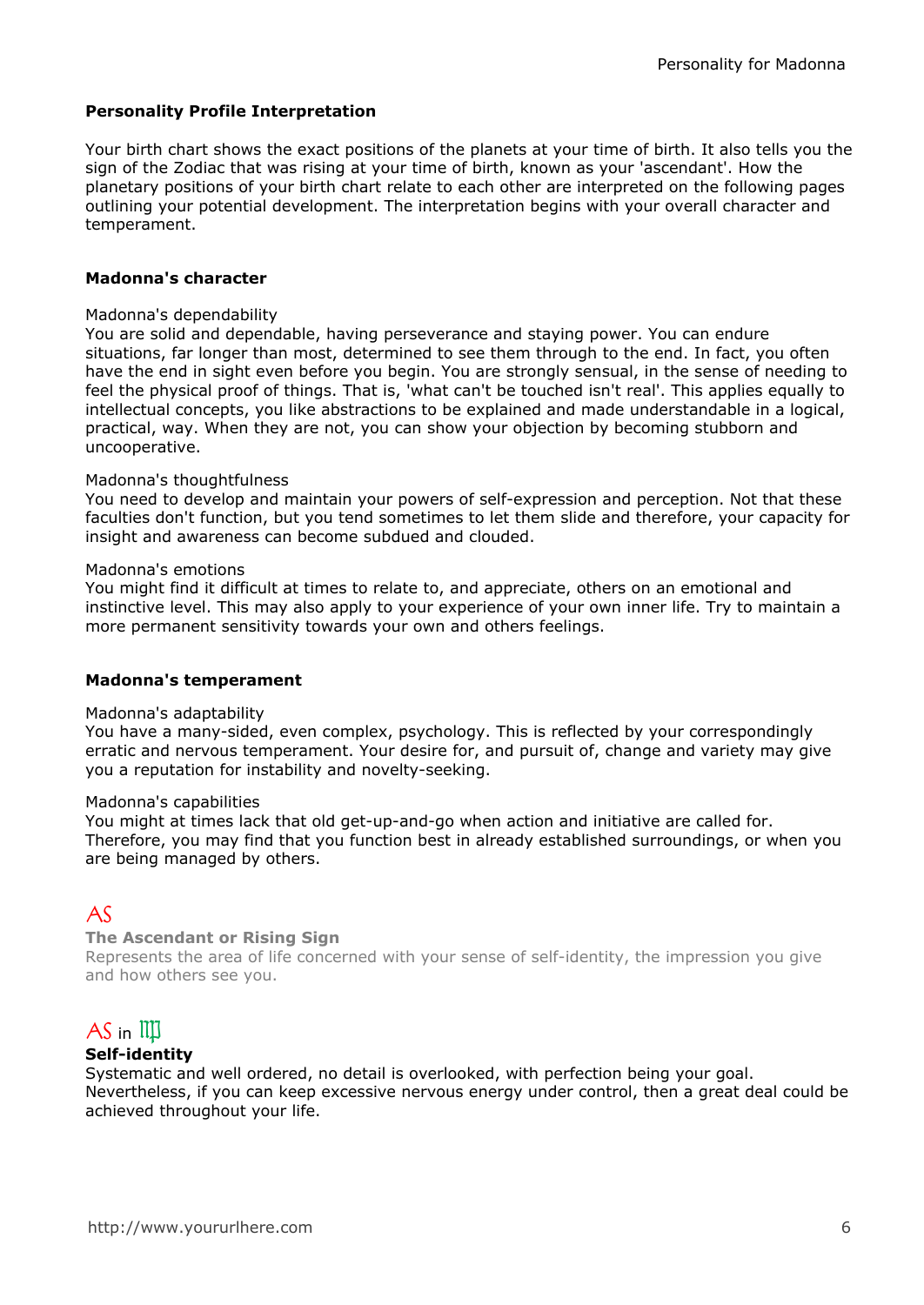# $AS \nI$   $\mathcal{A}$   $\star$   $\star$   $\star$   $\star$   $\star$

## Chameleon

You present a changing face to the world, sometimes understanding and sensitive, sometimes moody and irritable. However you are acutely aware of what others are feeling and respond instinctively to their moods. But at times this will leave you unsure about your own feelings.

You like to project a caring image, to make others feel secure and protect them from the world. Family and friends will come to you when they are in need of help and support and this in turn helps you feel needed and secure, but take care not to force help and advice when it's not required.

# $AS$  d  $\frac{Q}{4}$   $\star\star\star\star\star$

## Tolerance

You have a lively intellect and you're interested in any piece of information that comes your way. You have a desire to learn as much as you can about the world, but you may have difficulty in being objective about what you learn, selecting only the information that is personally useful to you, or that fits in with your way of perceiving things.

You're not afraid to express your opinions, but occasionally you'll need to be tolerant of other people's opinions, which may be just as valid from their own point of view.

# $\odot$

#### The Sun

Your essential self, the focus of your being. It indicates what you are striving to become as an individual.

# $\odot$  in  $\delta$

#### Vitality

Your basic nature is proud and generous, with a love of dramatic gestures. You have an innate loyalty and warmth and are generous and affectionate to those you love. You have a need to express yourself creatively and to be accepted for yourself.

You have the strength and determination to achieve your aims, once you have decided what they are. Your willpower is generally strong and once you have set your mind on a course of action you can carry it out with great enthusiasm. However, you'll also need to beware of a tendency to become fixed and dogmatic in your opinions, occasionally being rather intolerant of other people's faults and shortcomings. This arises from your intolerance of your own faults and shortcomings. You may refuse to acknowledge them, or if you do, refuse to live with them. Expecting perfection of yourself leads you to expect perfection in others.

#### 12th house

Surrendering to forces that are beyond your control, a higher power or ideal. Greater self understanding and spiritual goals. Large institutions such as hospitals and prisons, where many people end up if the self-surrender described above is overdone, or made to the wrong ideals.

## $\odot$  in 12th House

#### Self expression

You're aware that your conscious self is only part of your total being and that below the surface is a more spiritual dimension. You're very sensitive to the atmosphere and feelings that surround you and this may manifest as some form of psychic ability. You would certainly benefit from some form of meditation that allows you to get in touch with the deeper levels of your mind.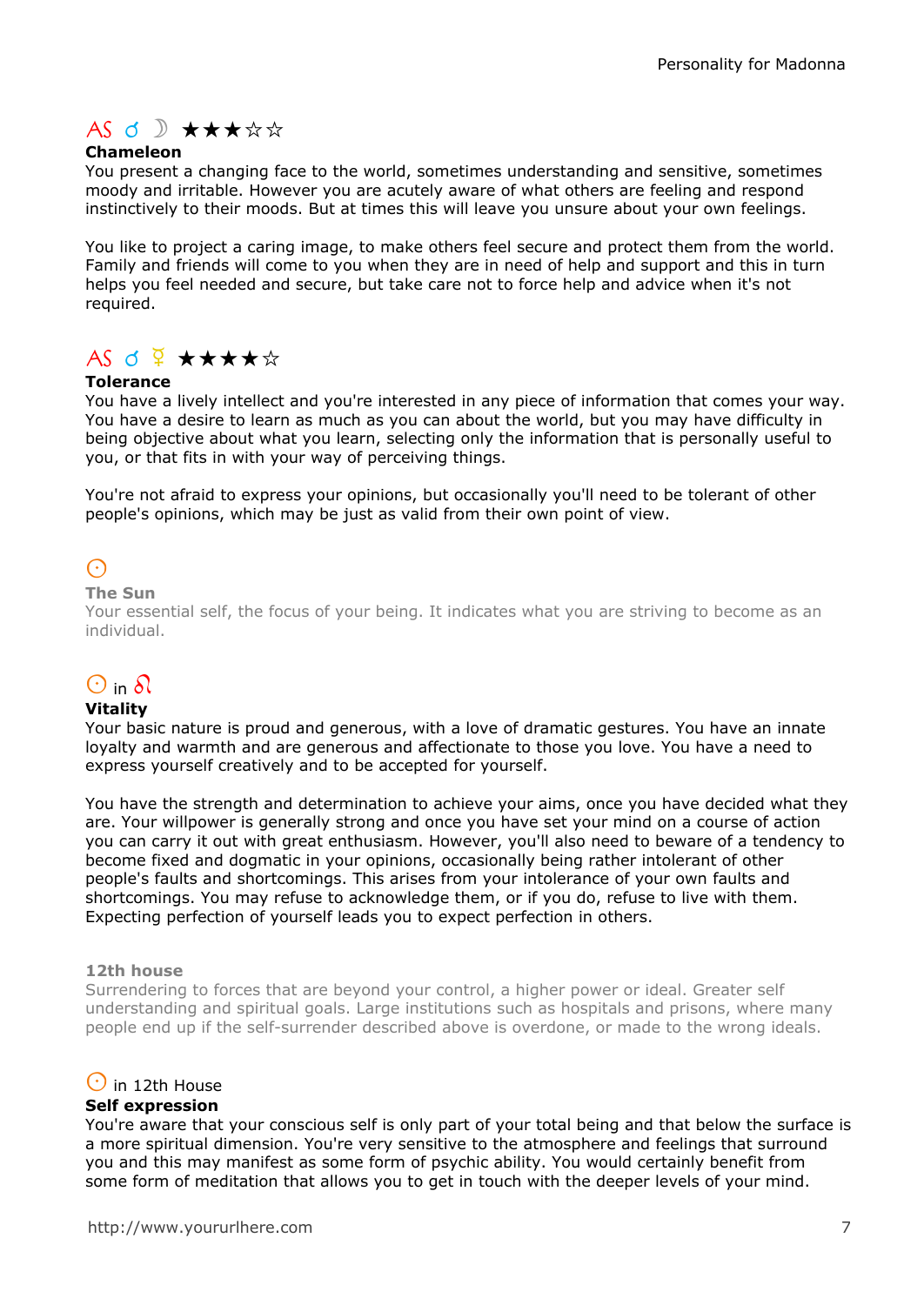# $O$   $\Box$   $\sigma$   $\star$   $\star$   $\star$   $\star$   $\star$

## Impatient

You have a great deal of energy and drive and can work hard for long periods. However, when things don't happen to go your way, you can over-react and occasionally take your frustration out on friends, family and colleagues.

You're also impatient with any kind of restriction on your freedom, liking to do what you want when you want. But without the occasional compromise, this could inevitably cause conflicts.

Having said all this, this aspect also gives a tremendous drive to succeed in whatever it is you have set your heart on and a tireless energy that will eventually get you to your goal.

# $0$   $\times$   $4$   $\times$   $\star$   $\star$   $\star$   $\star$

## Optimism

You have a sense of optimism and faith in life that will tend to offset any other pessimistic or depressive influences. No matter how difficult things may seem on the surface, you always feel that you'll pull through in the end.

You'll need to find some form of philosophy or religious system that will help you to understand the meaning of your experiences. You have a desire to learn as much as you can about the world and to expand your horizons through the accumulation of knowledge.

# $\bigcirc$   $\bigcirc$   $\bigcirc$   $\bigstar$   $\star$   $\star$   $\star$   $\star$   $\star$

## **Determined**

You're able to work towards your goals with persistence, determination and self-discipline. You have ambition, but you don't feel the need to step on others in order to succeed. Because of this, others will be prepared to help you on your way because they won't feel threatened. You're able to handle responsibility and turn difficult situations into creative opportunities.

## $\mathcal{D}$

#### The Moon

Represents the emotional and compassionate side of your nature and your immediate emotional reaction to life pleasures and problems. It also indicates attitudes instilled in early childhood.

## $\mathbb{D}$  in  $\mathbb{I}\mathbb{I}\mathbb{J}$

#### **Habits**

You have an instinctive need to help others. You should also have a fine sense of discrimination and a strong analytical ability. For example, you have a natural ability to separate a problem or situation into its component parts, and then see how they relate to each other. In this way you can be of help to others.

However, there may also occasionally be a tendency to worry too much, or to be overly critical if others don't come up to your perfectionist standards. You're a naturally tidy person, but this can be taken to extremes. In your domestic and emotional life, you may be rather conventional, probably as a result of your childhood experience of your mother.

#### 1st house

The area of life concerned with your sense of self-identity.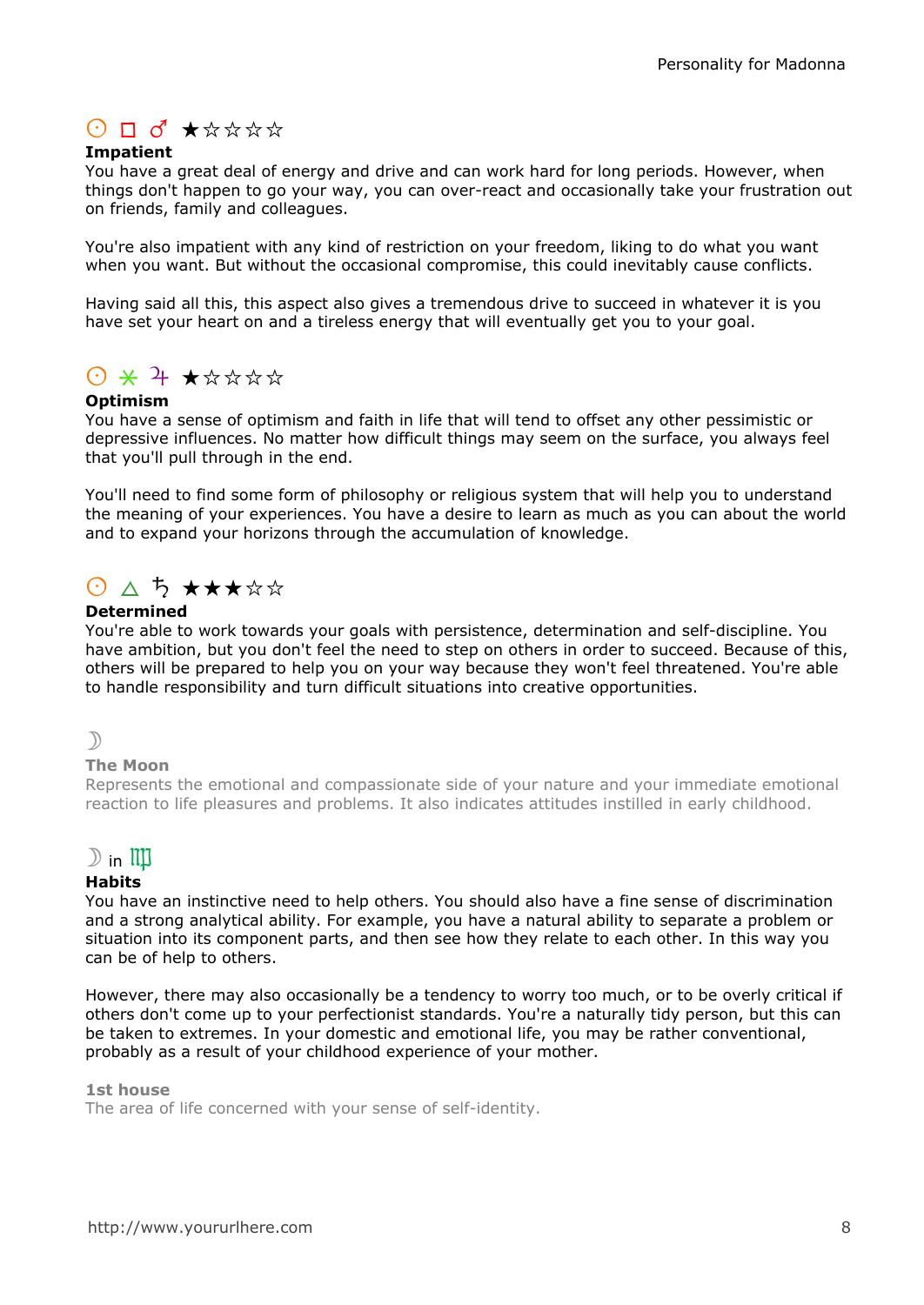## $\mathbb{D}$  in 1st House

## Attitudes, emotions and specific needs

You'll generally be seen as kind and sympathetic, the kind of person to whom people can turn to pour out their problems. You'll also be very sensitive to the atmospheres around you but at times, with your naturally receptive nature, you may have difficulty in separating your own moods and emotions from those you have picked up from your surroundings.

## $D$  d  $9 + x x x x$

## Emotional uncertainty

You have a strong imagination. You're able to absorb information quickly and therefore learning comes fairly easy to you.

However, your emotions may at times overrule your common sense, clouding your thinking and making it difficult for you to be rational and think clearly. At other times you may think too heavily about what should simply be experienced as an emotion. Try to achieve a balance between the two. The best thing to do is to go with the flow, go with how you feel.

# $\sum$   $\Delta$  o  $\star$   $\star$   $\star$   $\star$   $\star$   $\star$

## Emotional understanding

You're generally tolerant of other people's shortcomings. You're also able to keep going even through periods of emotional upheaval as your relentless energy should provide an emotional strength and a determination to see things through.

This same quality enables you to give emotional support to friends when they're going through difficult times and you may find yourself being sought out for the understanding and strength that you have developed as a result of dealing with your own difficulties in the past.

# $\mathbb{R}$  /  $\mathbb{R}$  \*\*\*\*\*

## Emotional balance

Your emotions can occasionally be rather fiery and unstable. There seems to be a conflict between your need for emotional support and sharing, and a need for independence. The end result of this conflict is that you often swing between feelings of dependence and independence, enthusiasm and depression. At times you may also have some difficulty in balancing your personal responsibilities with your professional ambitions, causing conflict within yourself and with those closest to you.

Your sympathy and understanding makes you generous towards others, but you may also occasionally be overly extravagant, spending money that you don't have, or buying on credit in anticipation of what's to come. In order to avoid getting into difficulties, you need to apply strict financial controls to yourself or at the very least, try to follow a sensible budget.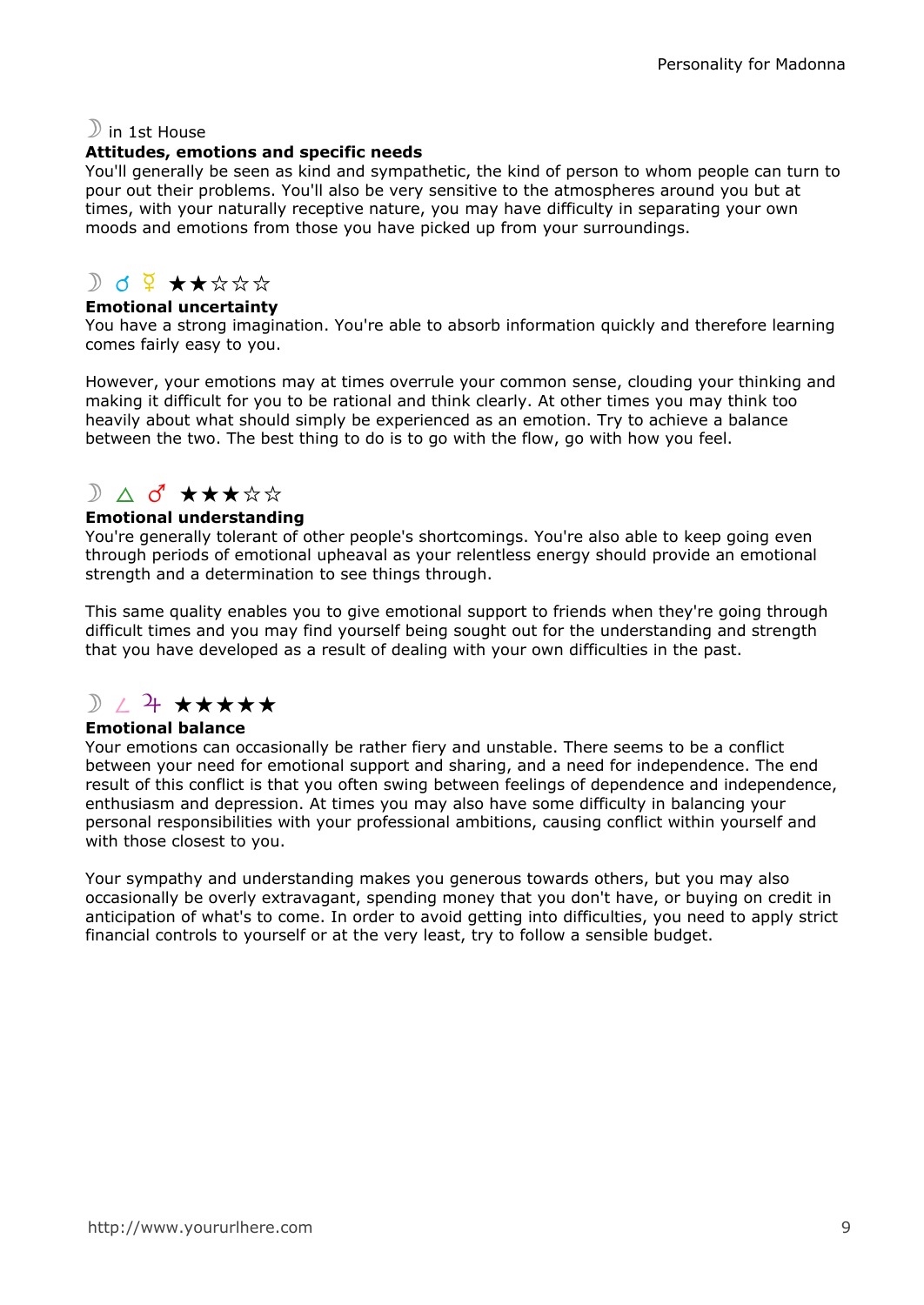# $D$   $D$   $5$   $\star$   $\star$   $\star$   $\star$   $\star$

## Emotional expression

You may occasionally have a tendency to place duty and responsibility before your emotional needs. It may be that in your childhood not enough attention was given to your emotional needs, leaving you feeling that they are unimportant, or that they should be sacrificed to more practical concerns.

Perhaps you experienced your parents as being very critical or detached, or perhaps one or both of them was not there at all. As you grow older you'll learn to make your own criticisms of yourself and not take the opinions of others too much to heart. It's therefore important that you find some way of expressing yourself emotionally, and learn to listen to your heart as well as your head.

## D V H \*\*\*\*\*

## Acting intuitively

You have the need for a considerable degree of freedom in your personal and emotional life. However, this need for freedom and independence does not combine well with your need for security. You may therefore occasionally break up secure and stable situations to seek out new experiences. This may not be too much of a problem for you but those close to you may find it difficult to understand.

You have a strong intuition and much of your knowledge comes through sudden insights that seem to come from deep within yourself, rather than as the result of logical analysis.

## $\overline{Q}$

#### **Mercury**

Represents your communication skills and how you think and receive information from others.

# $\overline{2}$  in  $\overline{111}$

## Mentality

Your mind is both practical and analytical. You're able to evaluate any issue or idea, reducing it to its component parts and seeing how all the parts fit together. This gives you an excellent managerial ability and an incisive intellect which, given time, can find the solution to any problem. This ability applies more to practical and material matters rather than emotional ones.

You have a strong critical ability, able to see the flaws and errors of logic in an opponent's arguments. You can, however, be over-critical and impatient with anyone whose thinking and ideas are more intuitively or emotionally oriented. Your nerves are highly strung and you'll therefore probably need to carry out some form of relaxation to prevent this taking its toll on your body.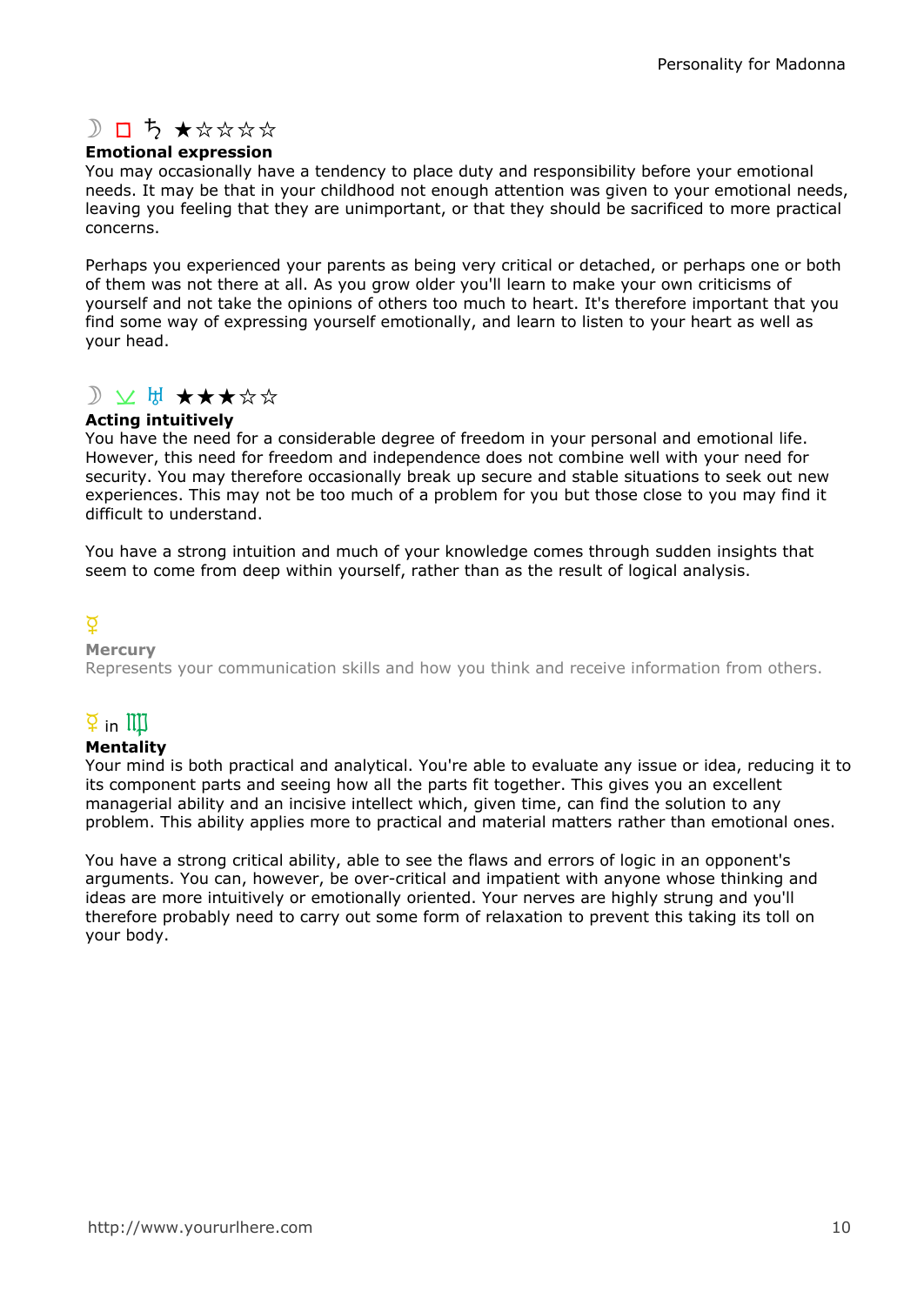## $\overline{2}$  in 12th House

## Communication skills

You may occasionally find that you're influenced by irrational or disturbing thoughts rising up from the depths of your mind, resulting in panic attacks or the feeling that you are not always in control. However, whilst the unconscious is the dumping ground for experiences we would rather forget, and feelings we would rather not admit to, it can also be the source of creative imagination and inspiration.

You'll need to find some way of exploring your unconscious through meditation or psychotherapy. In this way you can bring to the surface the memories of unpleasant experiences so that they can be examined and dealt with. Clearing away accumulated psychic or emotional rubbish in this way will help you to gain control of your own thought processes and enable you to make creative use of your psychic sensitivity and powerful imagination.

# $\frac{1}{2}$   $\times$   $\frac{1}{2}$   $\times$   $\frac{1}{2}$   $\times$   $\frac{1}{2}$   $\times$   $\frac{1}{2}$   $\times$   $\frac{1}{2}$   $\times$   $\frac{1}{2}$   $\times$   $\frac{1}{2}$   $\times$   $\frac{1}{2}$   $\times$   $\frac{1}{2}$   $\times$   $\frac{1}{2}$   $\times$   $\frac{1}{2}$   $\times$   $\frac{1}{2}$   $\times$   $\frac{1}{2}$   $\times$   $\frac{1}{2}$

## **Training**

You have a sensitive and intuitive mind, often sensing and seeing things that others may miss. You have a strong imagination with thoughts that can be inspired, but you don't generally waste time in daydreaming, as the ideas that come to you have to stand the test of reason. You're idealistic, but not unrealistic.

You need to plan some kind of goal to follow and possibly get into higher education in order to make the most of your imagination and understanding and open your mind to limitless possibilities; some formal training or discipline is needed.

# $9$  d  $9$   $\star\star\star\star\star$

## Intensity

Your mind has a deep, intense and penetrating quality that would suit you for any kind of investigative work, or work that requires concentration and attention to detail. Not satisfied with the obvious or superficial, you try to understand the deeper meaning to any subject or issue that you're studying.

You also have strong beliefs and when you have made up your mind on something you have a conviction and power that others will find difficult to challenge, even if they feel you're wrong.

You may have to learn to rise above deep feelings of anger or resentment towards those who have crossed you or who oppose your ideas. Instead of seeking revenge, why not channel this strong desire to hit back into more positive ends.

## $\mathsf{Q}$

## Venus

Represents how you express your emotions within love, marriage and other personal relationships. It also indicates your attitude towards money, possessions and your aesthetic values.

# $9$  in  $9$

## Capacity for love

You need to feel a sense of pride in yourself and in those closest to you. The worst thing anyone can do to you is to hurt that pride, and you'll probably find it very difficult to forgive anyone who does. However, in close relationships there's a desire to be the one in control. Take care that this doesn't turn into a tendency to dominate.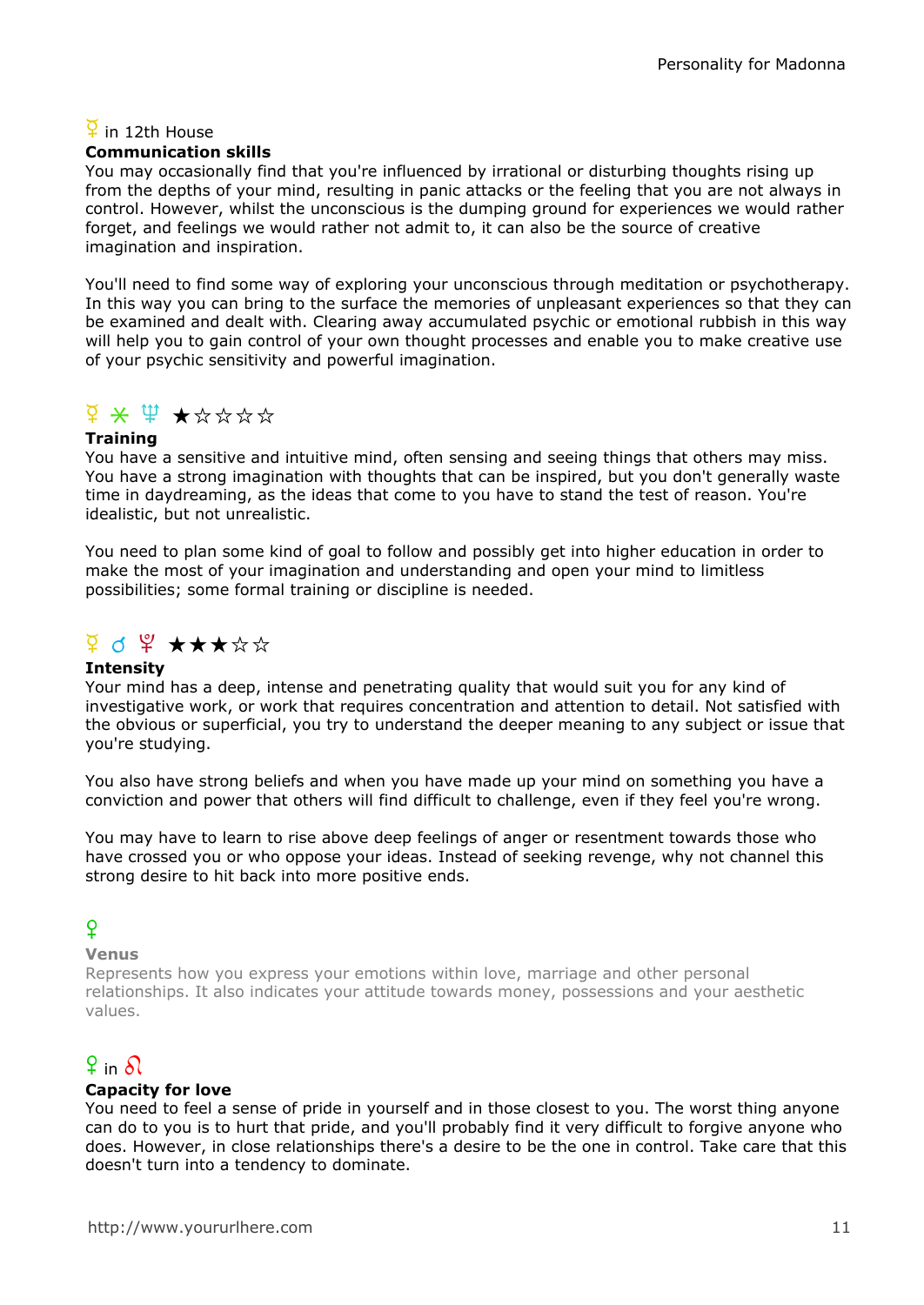## 11th house

Where you look to the future your hopes and wishes. Your friends, how you act in group situations and the kinds of groups to which you are attracted.

## $\frac{6}{5}$  in 11th House

## Love and what you value most

You enjoy being surrounded by friends and loved ones. This placing gives you a sense of ease and charm in social gatherings. Many of your friendships and relationships will be formed as the result of being part of a group or association through which you can share your mutual interests. For you, a meaningful relation-ship must be based on mutual respect and genuine friendship, in which the two of you help each other to grow and become more than you already are.

## $\Omega \Box$  + \*\*\*\*\*

## Self indulgence

You may at times give in to self-indulgence, especially when difficulties give you the excuse to neglect duties and responsibilities. In any case, you don't like to be hemmed in by responsibilities. You'll expect a partner to allow you personal freedom, but you may not be too generous in extending the same rights to them.

## <del>ያ</del> □ \ ★★★★☆

#### Unrealistic expectations

You can be overly idealistic in your approach to relationships. There may also be times when you'll expect your partner to accept you with all your faults, without a word of complaint on their part or any effort to change on yours.

Very few people, except perhaps a saint, can measure up to the high expectations you set for a relationship. When things start to fall apart, you'll probably not even notice that anything's wrong until the whole thing dissolves away before your eyes.

There may also be times when you may find yourself led into actions that you later regret. This is particularly true in financial matters, so you must make sure that all your dealings are open and above board. Although some people seem to be able to get away with murder, anything shady or underhand will almost inevitably work out badly for you.

# $f$   $\vee$   $f$   $\star$   $\star$   $\star$   $\star$   $\star$

#### Love with attitude

You have strong ideas concerning love and relationships. You feel that a relationship must be based on mutual understanding, with a spiritual quality if it's to survive. You're prepared to make sacrifices for your partner, provided that they're prepared to do the same for you.

You have a need to be able to communicate on a deep level and to express your innermost hopes and fears, needs and desires. Any relationship in which you feel this isn't possible you'll probably come to regard as superficial and not worth continuing.

Your personal magnetism is charged with a charismatic quality that makes others aware that you have hidden depths beneath the surface, which they find incredibly attractive.

## $\vec{C}$

Mars

Represents your sex drive, stamina and how aggressively you assert yourself and express your desires.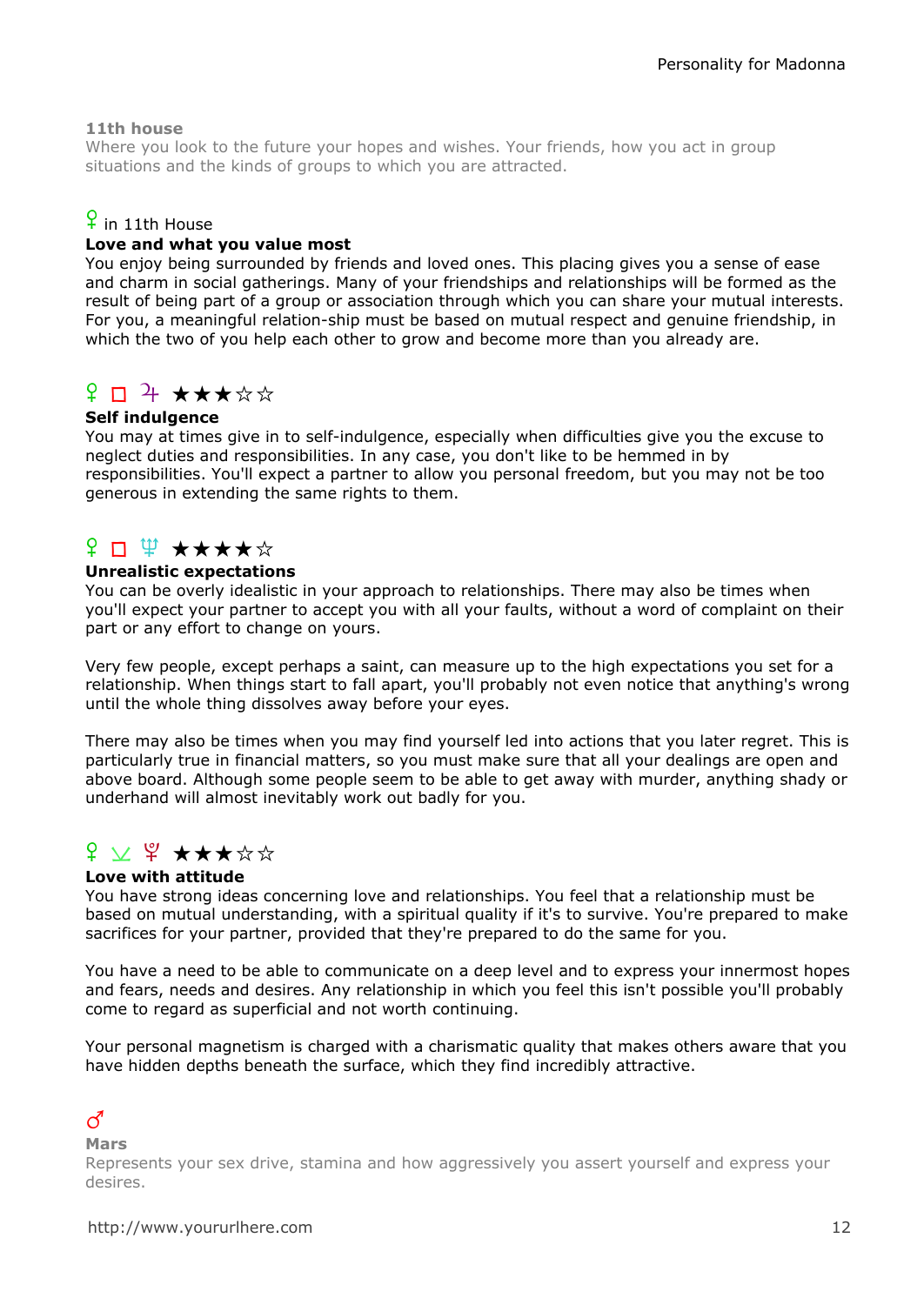# $\sigma$  in  $\gamma$

## Driving force

You are generally self-assertive, persistent and at times even rather aggressive. A great deal of energy can be directed towards achieving your goals and ambitions, especially material goals, but beware the stubborn refusal to change from a course of action even if it is obviously leading to disaster.

Your temper may be slow to rouse, but when it does, it may be difficult to control. Possessiveness and jealousy will probably need to be controlled. Nevertheless, if expressed positively this placing can give you the capacity for controlled and steady action towards the achievement of your ambitions and dreams.

## 9th house

Your search for knowledge and awareness through travel and higher education. The law, religion and the use of your higher or more intuitive mental faculties.

## $\sigma$  in 9th House

#### Stamina and assertiveness

You'll put a great deal of energy into travel, study possibly of a philosophical nature and fighting for the rights of others. You could therefore achieve success as a teacher, lawyer or writer.

# ♂□ H ★★★★☆

## Independence

You possess a need for freedom and independence to the point where it could cause conflicts with others. You possess a high degree of physical and emotional tension that can lead to irritability and impatience and a dislike of any restrictions being placed on your personal freedom.

In spite of this, you're aware of your responsibilities, but at times the conflict between fulfilling your responsibilities and doing your own thing can cause a feeling of frustration and anger that you may end up taking out on those closest to you. Nevertheless, if you can come to terms with these conflicts, you have incredible determination and the energy to accomplish more than most.

## $\overline{2}$

#### **Jupiter**

Represents expansion, your sense of fun, optimism and generosity. It also gives information concerning your religious and philosophical beliefs.

## $\frac{1}{\pm}$  in  $\frac{1}{\pm}$

#### Optimism and understanding

Opportunities will come to you as a result of the ability to network, constantly creating new business and personal contacts.

Your view is generally fair and impartial, and you have a strong desire to help those in need, or to do something to help make the world a better place. This desire may remain just that, however, since your diplomatic nature and your ability to see all sides of any issue may stifle the urge to take action.

The same qualities, if you can overcome your indecisiveness, can bring you great success in any field that involves working with, or negotiating on behalf of, the general public. In relationships, you will seek those that in some way broaden your perspective and experience.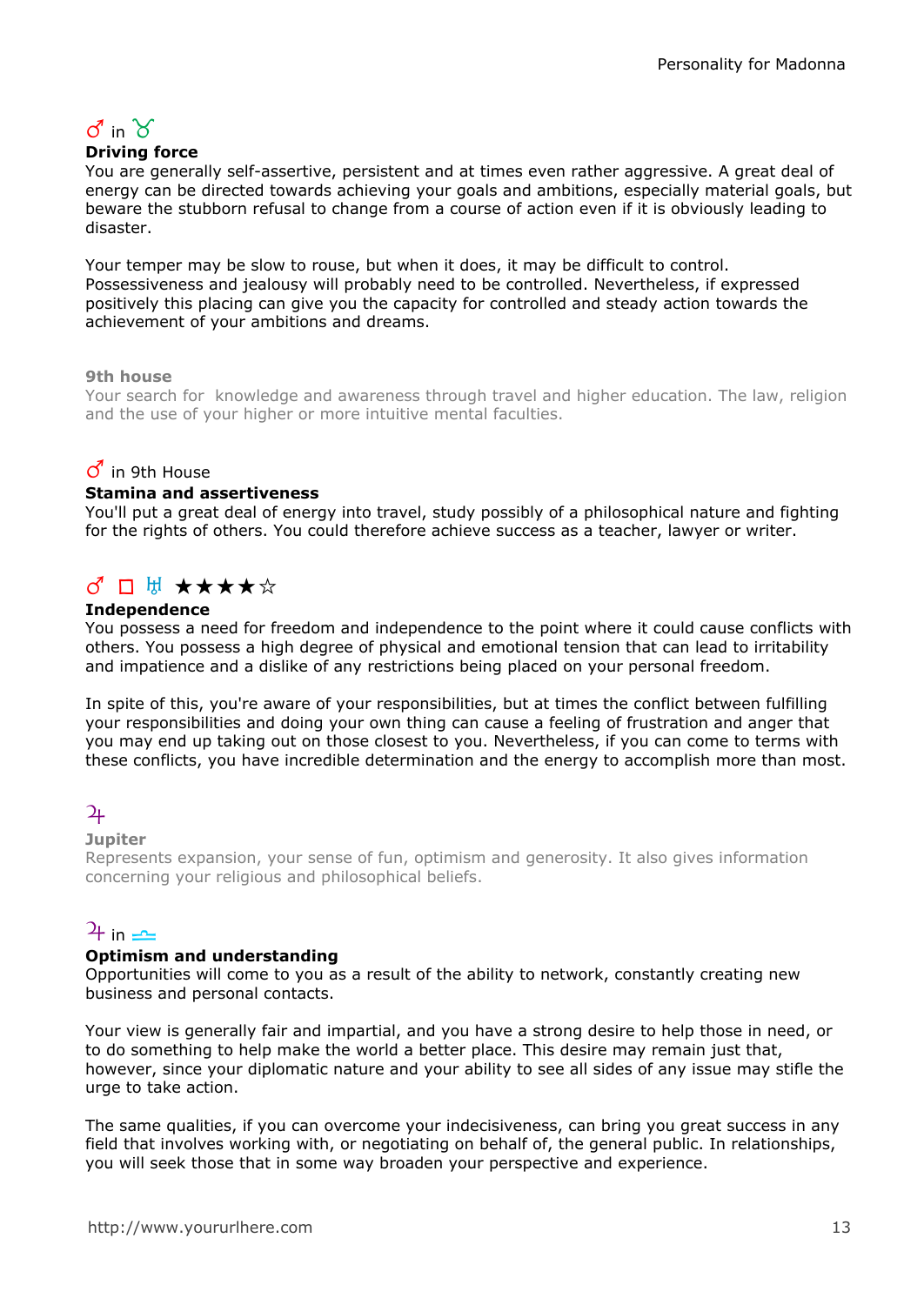## 2nd house

Possessions and what you own, accumulation of wealth and resources or acquired skills and gifts which give you a sense of value, worth and personal security.

## $\frac{1}{4}$  in 2nd House

## Optimism and understanding

You enjoy accumulating life's little luxuries. Although the acquisition of money and possessions will not be too much of a problem through your life, it could be a matter of easy come easy go. You're generous and what you earn could be spent just as quickly so occasionally you'll have to be somewhat discriminating in your generosity and spending.

# $4$  d  $4$   $\star\star\star\star\star$

## Idealistic

You have a vision of a world united by love and mutual understanding. You would like to see nations working together in a spirit of co-operation. Some people may regard your philosophy as unrealistic, but nevertheless you're sympathetic to groups and individuals who are working toward this end.

## $\uparrow$

## Saturn

Represents your sense of responsibility and limitations. It shows how you react to setbacks and the areas in which you are most fearful and insecure. Nevertheless, it is also the planet that teaches the important lessons of life and can become your greatest strength.

# $\frac{1}{2}$  in  $\chi^4$

#### **Challenges**

You will be forced to confront your fears and develop your own inner strength in your search for a meaning to life, which will be sought either through travel or wholly within yourself. At some point you'll probably experience disillusion with traditional religion, resulting in either disbelief or a search for deeper and more enduring values.

You may also find it difficult to tether yourself to terra firma for too long, wanting to float away on a sea of freedom. Unfortunately, responsibility catches up with most of us at some point in our lives but you'll probably resent it more than most.

#### 4th house

Family and cultural conditioning, your a sense of belonging, deep inner feelings and habit patterns. Experience of your parents, your own home, and conditions surrounding you during the second half of life.

## $\frac{1}{2}$  in 4th House

#### Setbacks and insecurities

Your early home life may have been experienced as restricting and not very supportive. Perhaps your family was struggling materially as you grew up, or the home environment lacked emotional closeness. This may have been carried through to adulthood; at times leaving you feeling unloved or inadequate in some way.

But your sense of security must be developed from within you. Once developed from within, nothing and no-one can ever take it away. It may take a long time to find, but when found, your sense of security will continue to be solid and enduring.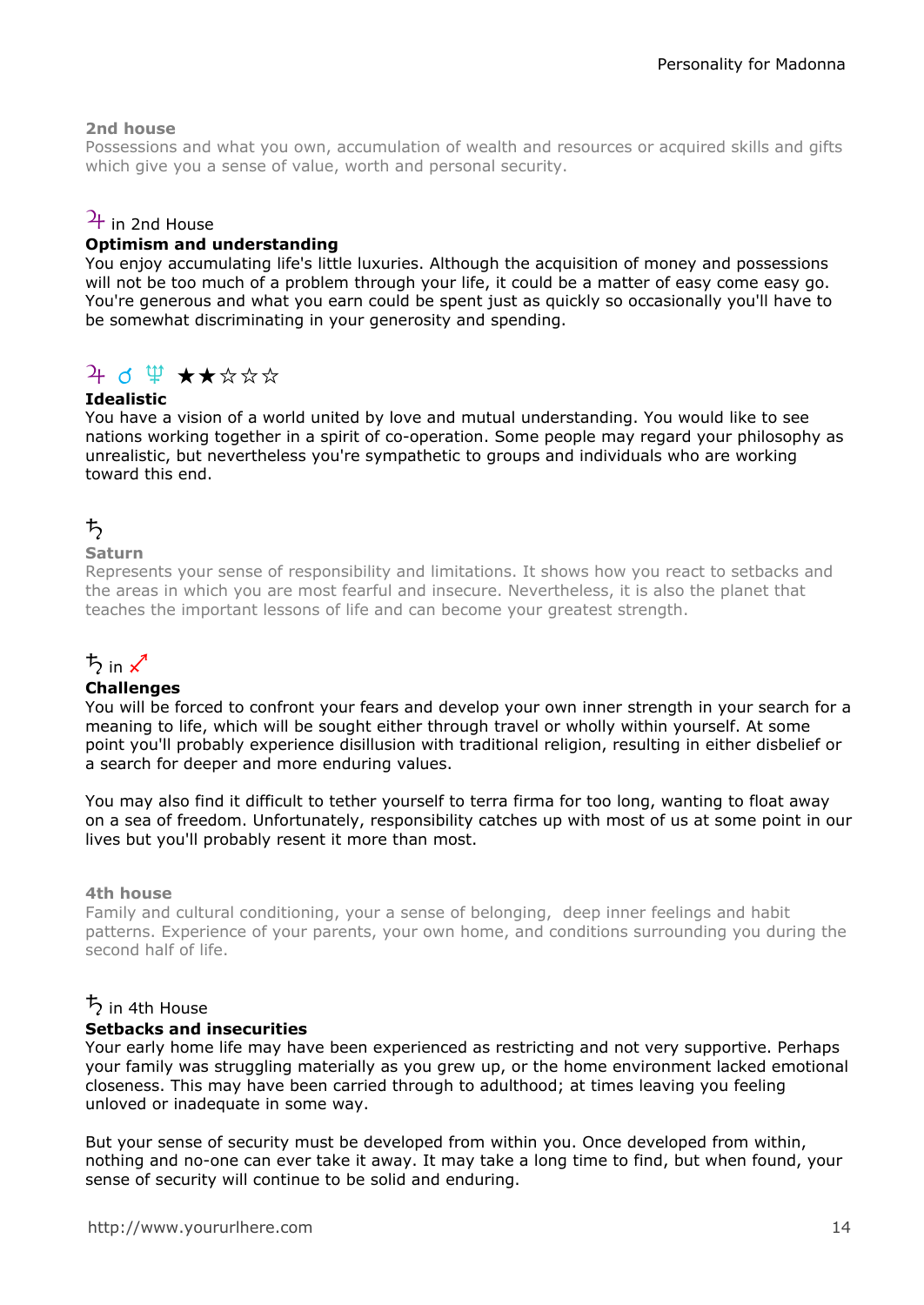# ち ∧ は ★☆☆☆☆

## Inspiration

You'll generally be able to strike a balance between the need for freedom and an equally strong need for security. You will earn your freedom, and although you have a healthy respect for material things, you will find that as your life goes on you will become increasingly detached from them.

There will be times, however, when you'll abandon projects simply because they have become too boring and too normal. Not only do you have a need to be different, but also the potential to inspire others with your vision and therefore you would be good at teaching or public speaking.

# $52 \not\equiv 72.7$

## Mixed dreams

At times you may feel unable to achieve a sense of real security, feeling that the results of all your efforts can at any moment be washed away by some unforeseen tide of events. Occasionally there's also a conflict between your sense of reality and your dreams and you may therefore swing between being a hard-headed pragmatist and a hopeless dreamer.

## $H$

#### Uranus

Represents the expression of your need for freedom and independence and the way you choose to experiment with life. Uranus is the motivation behind your future dreams.

## $H$  in  $\Omega$

#### Independence

You have a restless need to constantly find new outlets for your creative, dramatic and artistic talents - to show the world that you're an individual who's determined to enjoy life your own way. Routine bores you. Being restless and impulsive you'll enjoy experimenting with life, especially in romance and affairs of the heart, which are likely to end as suddenly as they began.

## $\frac{H}{V}$  in 12th House

#### **Individuality**

You may occasionally find that you unconsciously set yourself up in situations where you have to re-live pain that you have repressed in yourself. Without knowing the real source of these situations, it is all too easy to blame other people. Bringing these buried experiences to consciousness and fully acknowledging the hurt that you feel will release a lot of energy that can be consciously directed to more creative ends.

## l

### Neptune

Represents your spiritual self, dreams, imagination and creative abilities.

# $\Psi$  in  $\mathfrak{m}_4$

#### Idealism

Born between 1957-1970 you are part of a permissive generation whose experimentation with sex and drugs invaded everyday life and eroded many traditional family values. This was also the most prominent time of the Cold War, a time of spies and secret surveillance.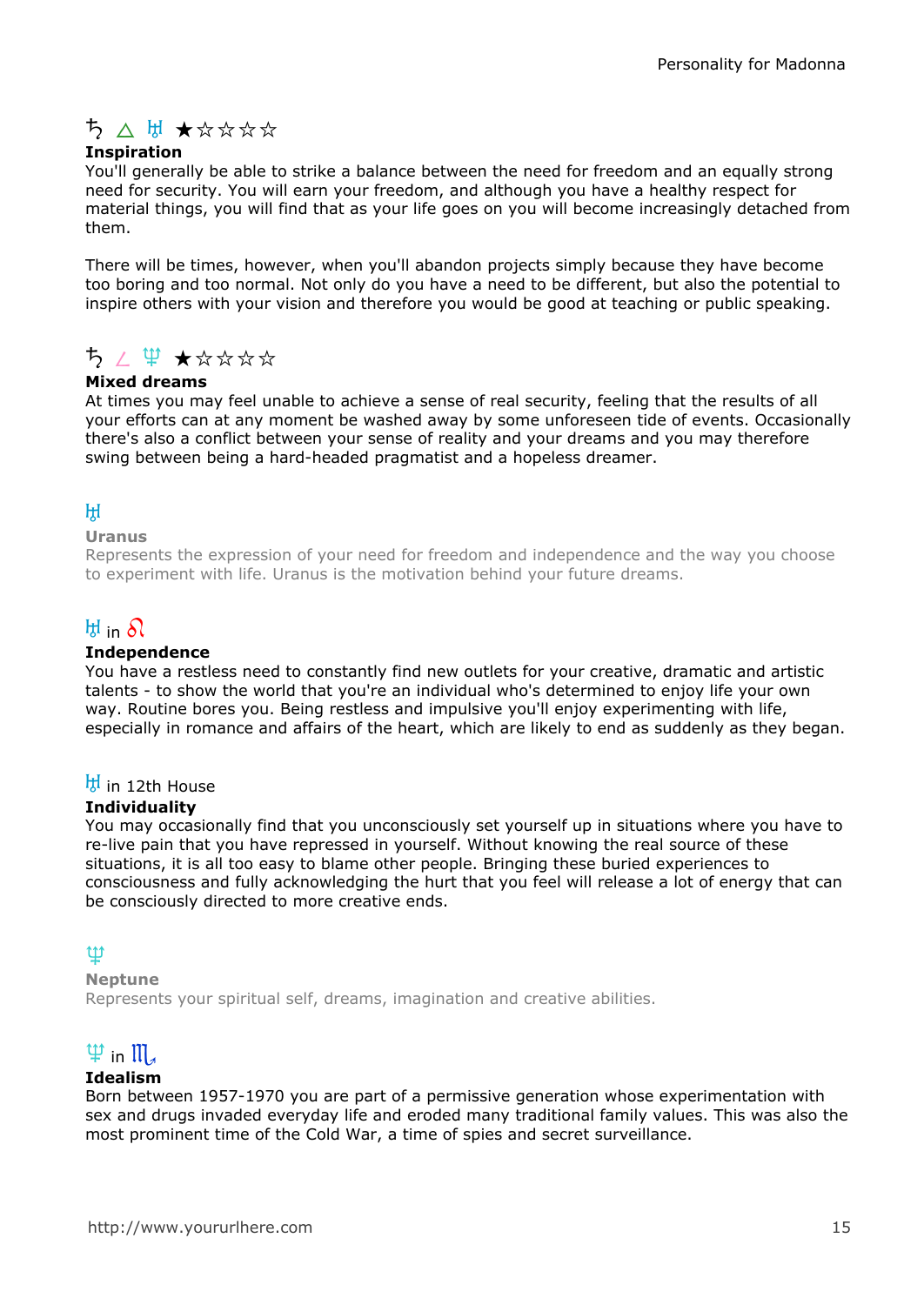## 3rd house

Your relationship to the immediate environment. Experience concerned with communication, learning, intellectual and educational skills. Relationships with immediate relatives, brothers and sisters if you have any.

## $\Psi$  in 3rd House

## Intuition and uncertainty

You're in tune with your environment, picking up the atmosphere around you. You often get the feeling that you know what's going on beneath the surface and you're usually right. At other times, however, what you feel may be the result of your own confused thinking which makes it difficult to always be certain about what you are picking up.

## $\Psi \times \Psi \star \star \star \star \star$

## Generational influences

Starting in 1942, and for the next hundred years, everyone born during this time will be affected by the changes taking place in the world's collective psyche. The keynote of this entire period will be the complete transformation of our existing scientific, religious and political belief systems.

## ত্

## Pluto

Represents the secretive side of your nature, your obsessions and shows us how to come to terms with and deal with your deepest insecurities.

# $\mathfrak{P}$  in  $\mathbb{I} \mathbb{I}$

#### Forces of change

Pluto was in Virgo between 1957-1971. When you were born your generation experienced a time of powerful political forces such as trade unions, unparalleled changes within the health and welfare system, a time of tremendous changes within many work environments due to computers and automation. New developments in birth control led to greater sexual freedom, and experimentation with psychedelic drugs revealed previously unknown levels of consciousness.

## $\Psi$  in 12th House

#### Secrets, powerful obsessions

You may suppress inner fears; some of which may have resulted from painful past experiences.

Nevertheless, you will find that you can often make something positive out of a crisis and that each experience makes you stronger and more aware of your inner needs and goals in life.

## $MC.$

The Midheaven Represents your ambitions and potential for achievement.

## $MC$  in  $T$

## Career

Always active, you're something of a live wire who enjoys dominating a conversation and putting across your point of view. However, what you say and do will more often than not focus around yourself, rather than others! Ever optimistic, you do have an innate power to make dreams come true and if you can keep excessive nervous energy under control, then a great deal could be achieved throughout your life.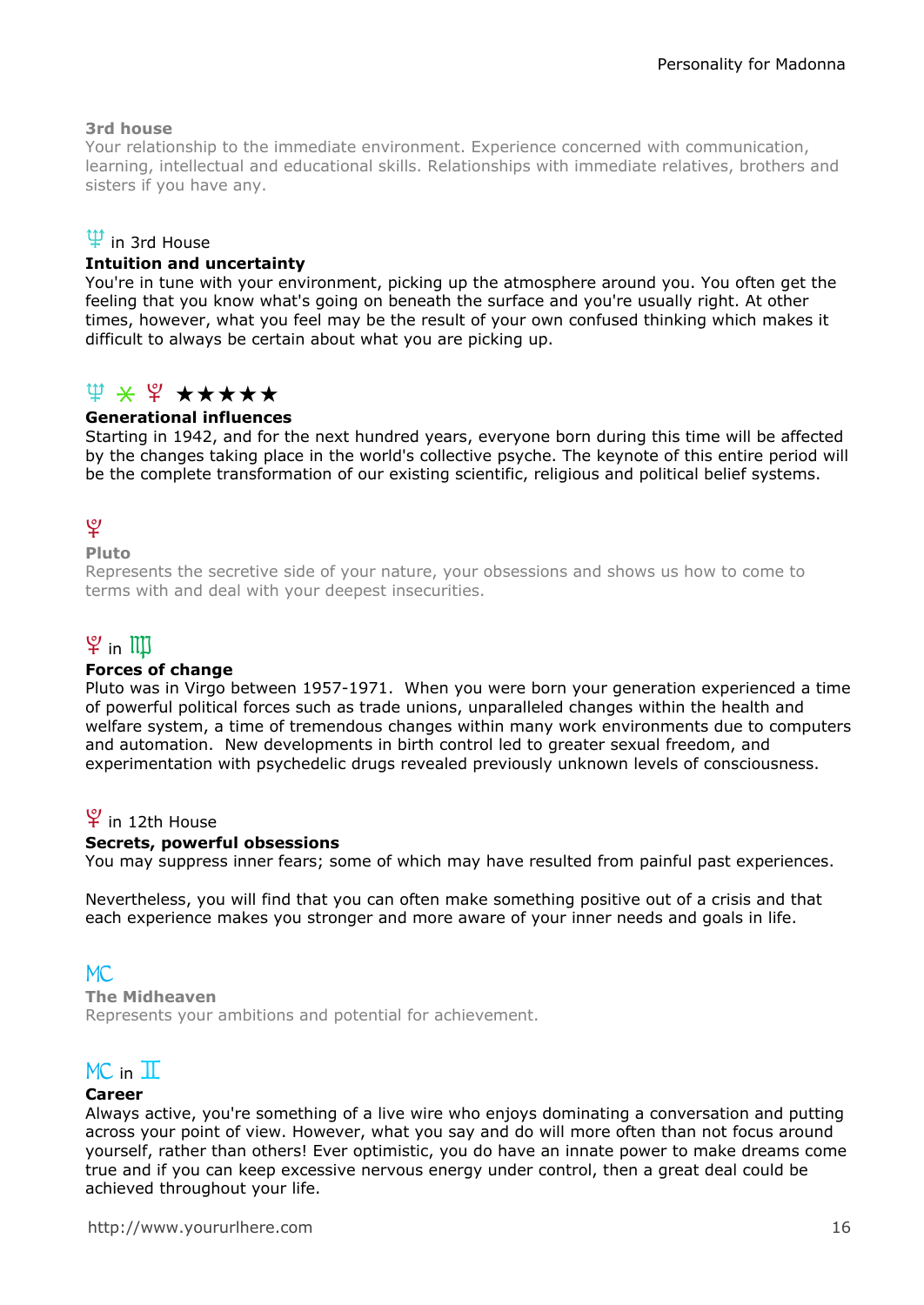# $\Omega$  in  $\rightleftharpoons$

## Future growth

You should try and get on better with others, be more sensitive to their needs and give them a chance to make their own decisions.

# $8$  in  $\gamma$

## Developing experience

Learn the difference between control and caring. Concentrate more on your own interests.